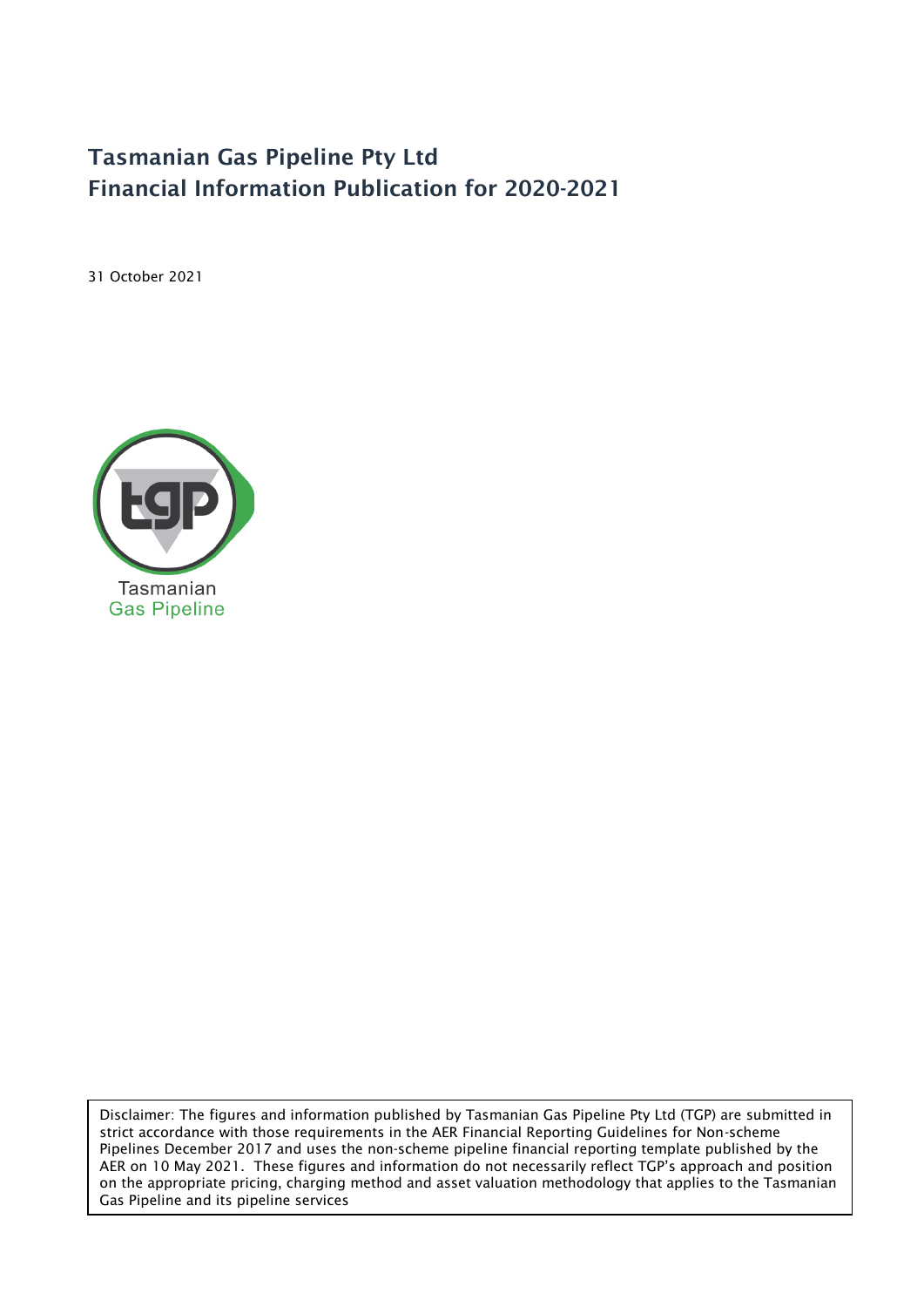

# Introduction

## Purpose

Under Part 23 of the National Gas Rules, Service Providers for non-scheme pipelines are required to publish specific information including financial information and weighted price information.

The provision of this information is intended to assist prospective users to carry out a high-level assessment of the reasonableness of the Service Provider's standing price as well as the terms and conditions associated with the service.

A copy of the Financial Reporting Template is included at Appendix A. The Basis of Preparation, as outlined in Section 2 provides information in relation to the inputs and disclosures of the Financial Reporting Template. TGP has identified and adjusted certain formulas and column heading errors within the template as appropriate.

In line with Sections 8.4.1 and 8.4.2 of the Financial Reporting Guideline for Non-Scheme Pipelines (December 2017), An audit of the information contained in the Statement of Pipeline Revenue and Expenses and Pipeline Statement of Assets has been conducted in accordance with *ASA 805 Special Considerations— Audits of Single Financial Statements and Specific Elements* and *ASA 800 Special Considerations—Audits of Financial Reports Prepared in Accordance with Special Purpose Frameworks, Accounts or Items of a Financial Statement.* A review in accordance with *ASRE 2405 Review of Historical Information Other than a Financial Report* has been conducted on the Recovered Capital Method and Weighted Average Price Information. Copies of the audit and review reports are included in Section 3.

Information contained within this Basis of Preparation and the subsequent reporting Template is taken from a number of sources, including:

- Historical and current year audited financial statements
- Customer contracts
- TGP's nomination, scheduling and billing system

# Basis of Preparation

| <b>Template</b><br>Reference |                                       | <b>Basis of Preparation</b>                                                                                                                                                                                                                                                                                                                                             |  |  |  |
|------------------------------|---------------------------------------|-------------------------------------------------------------------------------------------------------------------------------------------------------------------------------------------------------------------------------------------------------------------------------------------------------------------------------------------------------------------------|--|--|--|
|                              | Pipeline<br><b>Information</b>        | The Commencement Date of the Guideline is 1 January 2018. Current year results<br>reflect the 1 July 2020 to 30 June 2021 financial year. Prior year comparisons are<br>reported for the period 1 July 2019 to 30 June 2020.                                                                                                                                            |  |  |  |
| 1.                           |                                       | All financial information has been prepared in accordance with the recognition and<br>measurement requirements specified by all Australian Accounting Standards and<br>Interpretations, with the exception of any divergence from these requirements as<br>specifically required under Part 23 of the National Gas Rules. These are detailed<br>below where applicable. |  |  |  |
|                              |                                       | All financial information has been prepared under the historical cost convention and<br>on an accrual accounting basis.                                                                                                                                                                                                                                                 |  |  |  |
|                              |                                       | Related Party has the same meaning as per the <i>Corporations Act 2001</i> . TGP does not<br>have any related party dealings that would impact disclosure in the Template.                                                                                                                                                                                              |  |  |  |
|                              |                                       | <b>Direct Revenue</b>                                                                                                                                                                                                                                                                                                                                                   |  |  |  |
|                              | 2. Revenues<br>and<br><b>Expenses</b> | Revenue is measured net of the amount of goods and services tax (GST). All revenue<br>earned is directly attributable to TGP and is categorised as follows:                                                                                                                                                                                                             |  |  |  |
|                              |                                       | Firm forward haul transportation services, which includes all TGP's firm revenue<br>$\bullet$<br>from these services                                                                                                                                                                                                                                                    |  |  |  |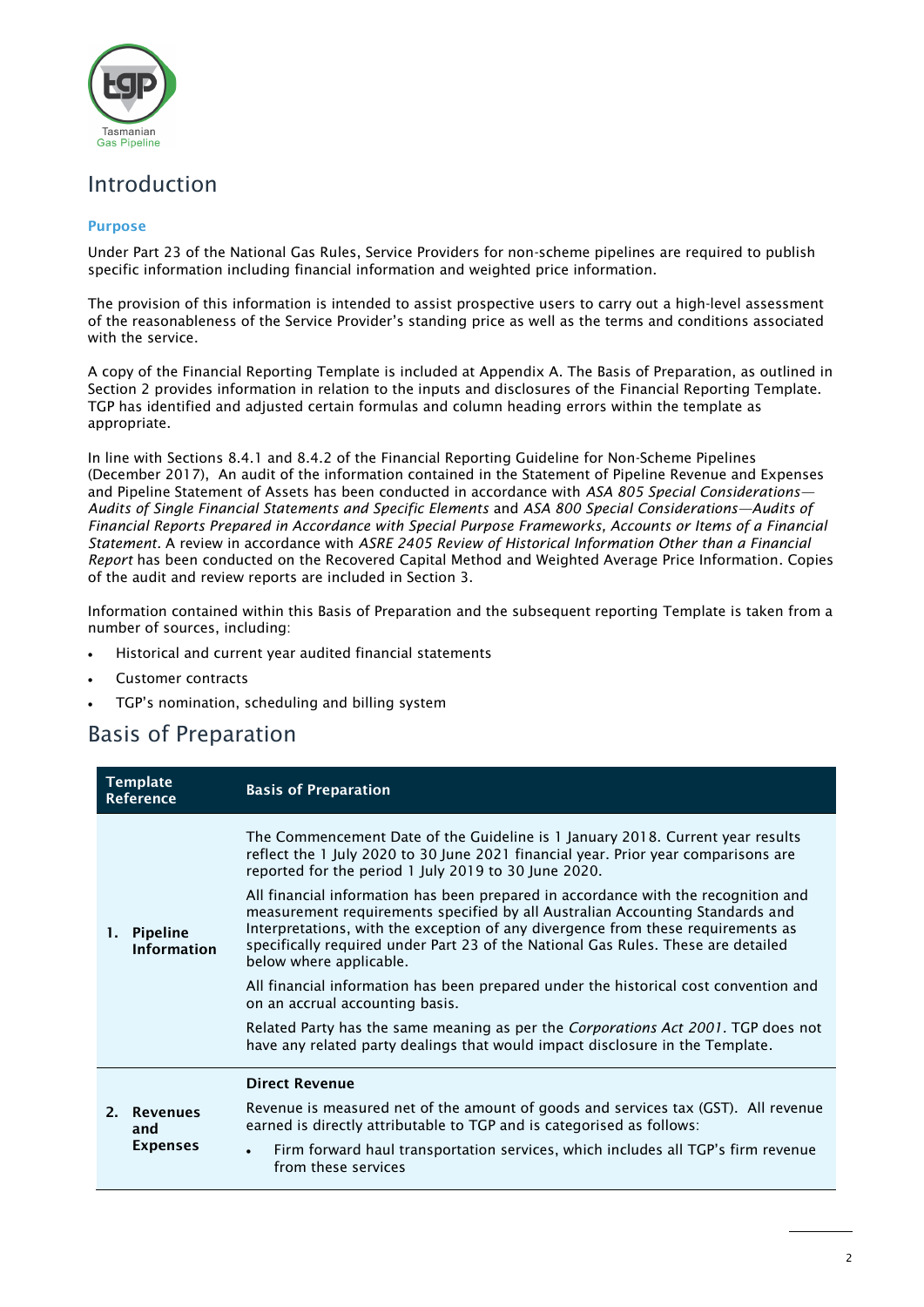

- Interruptible or as available transportation services, which includes all TGP's revenue from these services
- Park services, which includes all TGP's revenue from storage and park services
- In pipe trading services, which includes all TGP's revenue from these services
- Other direct revenue, which includes ad-hoc volumetric charges for overruns, imbalance revenue, metering, specific facility shipper charges and pass-through charges

### Indirect Revenue

Indirect revenue is not included on the basis TGP has not earned revenue unrelated to its principal activities.

#### Direct Costs

Expenditure is measured net of GST where applicable. As a single use asset, TGP classifies all cost as direct, split into the following categories:

- Repairs and Maintenance include all scheduled and ad-hoc repair and maintenance work completed on the TGP
- Wages are not included on the basis TGP does not have any direct employees. Operational and asset management staff are allocated to TGP via external Operational and Management Agreements in place
- Depreciation is calculated on a straight-line basis over the estimated useful life of an asset
- Insurance includes directly attributable insurance policies to the pipeline
- Licencing and Regulatory Costs include license fees and fees attributed to regulatory obligations
- Directly attributable finance charges TGP does not incur directly
- Leasing and Rental Costs refers to an office lease directly held and utilised directly by TGP
- Other Direct Costs refers to all other direct costs incurred by TGP in the Reporting Period in relation to the operation of the pipeline
- Costs relating to interest and taxes are not reported in the Template

### Shared Costs

TGP is a single pipeline business and does not have a shared cost structure. Costs incurred by TGP are directly attributable to the operation and maintenance of the pipeline.

TGP however, benefits from a lower operating cost base given the synergies of management costs from a portfolio approach of the asset manager. This means that TGP's operating costs are lower than what would be the case if TGP was managed as a standalone asset.

#### Plant and Equipment

Each class of plant and equipment is carried at cost, less accumulated depreciation.

### Depreciation

3. Statement of Pipeline Assets

The depreciable amount of all property, plant and equipment is depreciated over their estimated useful lives commencing from the time the asset is held available for use, consistent with the estimated consumption of the of the economic benefits embodied in the asset. Land is not depreciated.

#### Easements

Easements are recorded at cost, being the present value of identified net cash flow streams (including renewal options) and are amortised on a straight line based over the estimated lives (in line with the expected useful life of the pipeline). TGP note, amortisation of easements is not included as a calculation formula in the Template.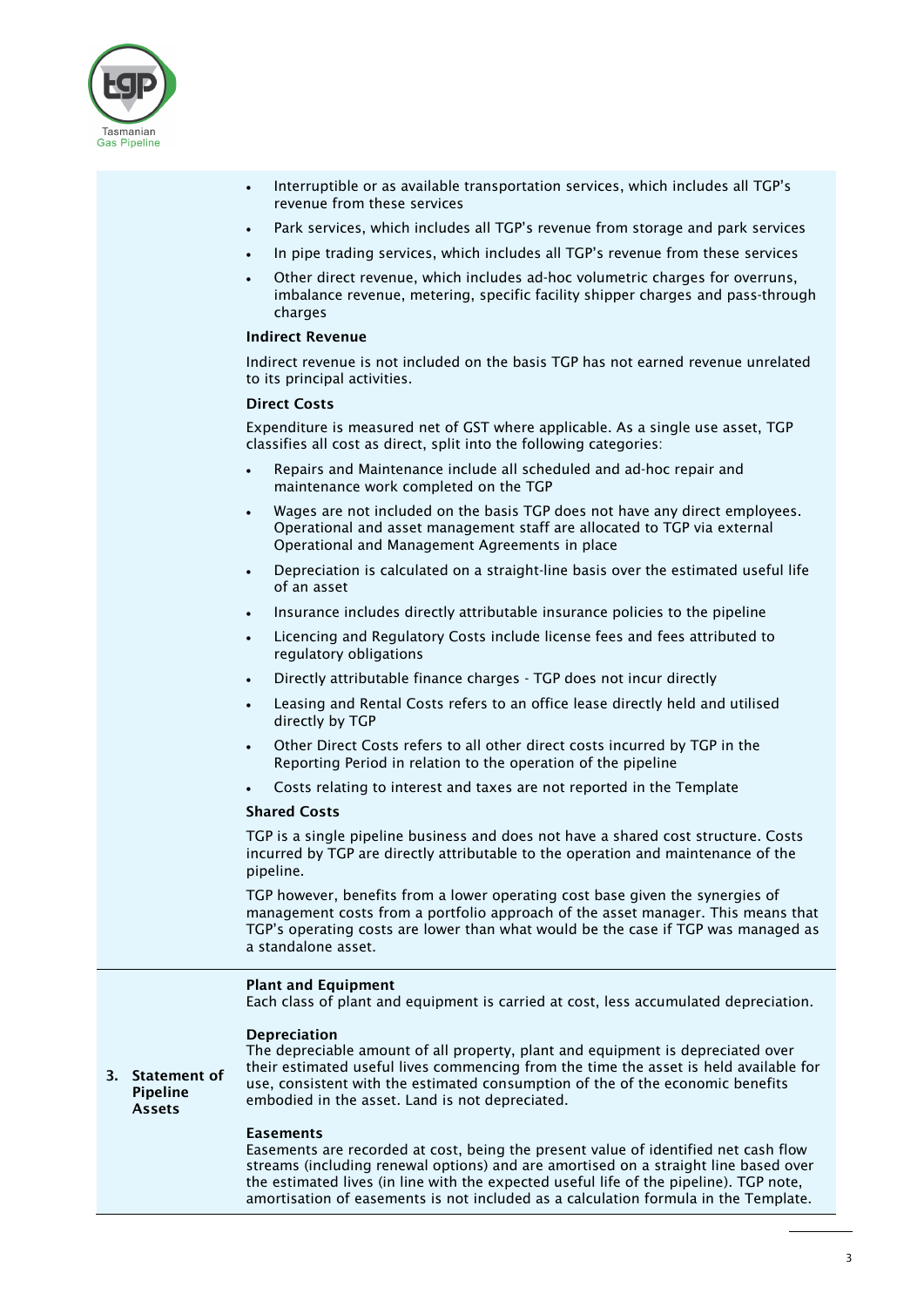

This is a divergence from the recognition and measurement requirements specified by all Australian Accounting Standards and Interpretations.

### Impairment

For impairment assessment purposes, assets are generally grouped at the lowest levels for which there are largely independent cash flows. Assets are assessed for impairment whenever events or circumstances arise that indicate the asset may be impaired. TGP has not recognised impairment losses for year end 30 June 2021.

### Pipeline Asset Useful Life

Asset lives are generally allocated in line with Appendix A of the Guidelines. Assets falling outside of this range are depreciated over their estimated useful lives.

### Leased Assets

Leased assets are recognised at cost, comprising the amount of the initial measurement of the lease liability. Subsequent to initial recognition, lease assets are measured at cost, less accumulated depreciation. Lease assets are depreciated over the shorter of the lease term and the estimated useful life of the underlying asset, consistent with the estimated consumption of the economic benefits embodied in the underlying asset.

### Shared Supporting Assets

On the basis TGP is a single pipeline business, a shared asset structure is not applicable.

|  |  | <b>Pipeline Assets</b> |  |
|--|--|------------------------|--|
|  |  |                        |  |

Construction cost and capital additions are obtained with reference to audited financial statements for TGP Pty Ltd since the commissioning of the pipeline in 2002.

#### Return of capital

Revenue and operating expenditure are obtained with reference to audited financial statements since construction of the pipeline.

4. Recovered Capital

Price

Net tax liabilities are nil on the basis the TGP sits within a tax consolidated group.

Return on capital is the combination of the notional return on equity and notional return on debt during the applicable period. Notional return on equity is calculated using a regulated cost of equity plus a commercial rate of return. The notional cost of debt has been assumed to be the in line with historical regulatory determinations over the period.

# Firm Forward haul transportation services

TGP transportation tariffs are split into multiple zones and form the basis of available pricing to shippers.

- TVPS Zone, with a single shipper, and therefore exempt from publishing a weighted average price
- Zone 1, with two shippers, and therefore exempt from publishing a weighted average price
- 5. Weighted Average • Zone 2, with multiple shippers
	- TasHub, with two shippers and therefore exempt from publishing a weighted average price
		- Short Term Storage Products (1 Day, 7 Day and 28 Day) with a single shipper, and therefore exempt from publishing a weighted average price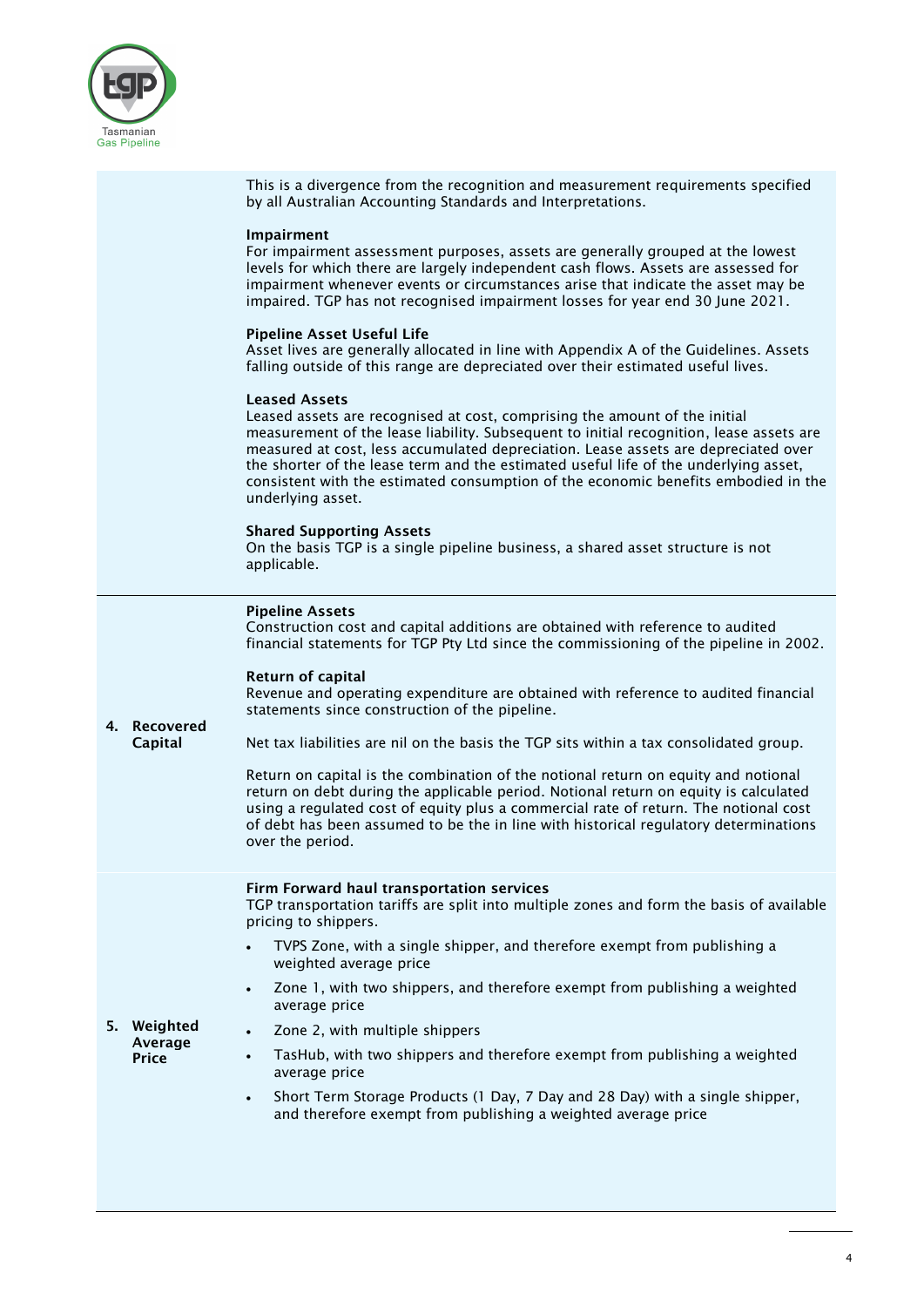

| TGP's delivery Zones are classified as the below                                                                                                                                                                                              |
|-----------------------------------------------------------------------------------------------------------------------------------------------------------------------------------------------------------------------------------------------|
| <b>Zone 1 Delivery Points</b>                                                                                                                                                                                                                 |
| Comalco, Ecka                                                                                                                                                                                                                                 |
| <b>Zone 2 Delivery Points</b>                                                                                                                                                                                                                 |
| Bridgewater, Burnie, Carrick/Hadspen(Launceston), Longford Tasmania, Port Latta,<br>Spreyton, Ulverstone, Westbury, Westbury 2, Wynyard                                                                                                       |
| <b>VTS Delivery Point</b><br><b>TasHub</b>                                                                                                                                                                                                    |
| The weighted average tariff for Zone 2 is calculated by determining the overall MDQ<br>and the overall revenue for the period 1 July 2020 to 30 June 2021.                                                                                    |
| The calculations do not factor in any variable revenue (if applicable) such as<br>imbalance or overrun charges, Shipper Specific Facility Charges or minimum monthly<br>service charges.                                                      |
| The formula used to calculate the Weighted Average Price for Firm Forward haul<br>transportation services in Zone 2 is:                                                                                                                       |
| SUM of (individual shipper tariff x individual shipper annual MDQ contracted for Zone 2)                                                                                                                                                      |
| Total contracted Zone 2 MDQ for all shippers                                                                                                                                                                                                  |
| Interruptible or as available transportation services<br>TGP does not meet the requirements to publish the weighted average price because<br>there is only a single shipper that utilises this service.                                       |
| <b>Backhaul Services</b>                                                                                                                                                                                                                      |
| TGP does not meet the requirements to publish the weighted average price because<br>there are only two shippers who utilise this service.                                                                                                     |
| <b>Stand-alone compression services</b><br>TGP does not recover revenue from this service, as it is not offered on the pipeline.<br>Therefore, TGP does not meet the requirements to publish the weighted average<br>price.                   |
| <b>Storage services</b>                                                                                                                                                                                                                       |
| The weighted average tariff for TGP firm storage is calculated by determining the<br>overall MDQ and the overall revenue for the period 1 July 2020 to 30 June 2021.                                                                          |
| Charges such as imbalance or overrun charges, Shipper Specific Facility Charges or<br>minimum monthly service charges are generally not applicable to Storage Services.<br>Therefore, the calculations do not factor in any of these charges. |
| The formula used to calculate the Weighted Average Price for firm storage is:                                                                                                                                                                 |

SUM of (individual shipper tariff x individual contracted shipper annual MDQ) Total contracted storage annual MDQ

Appendix A - Financial Reporting Publication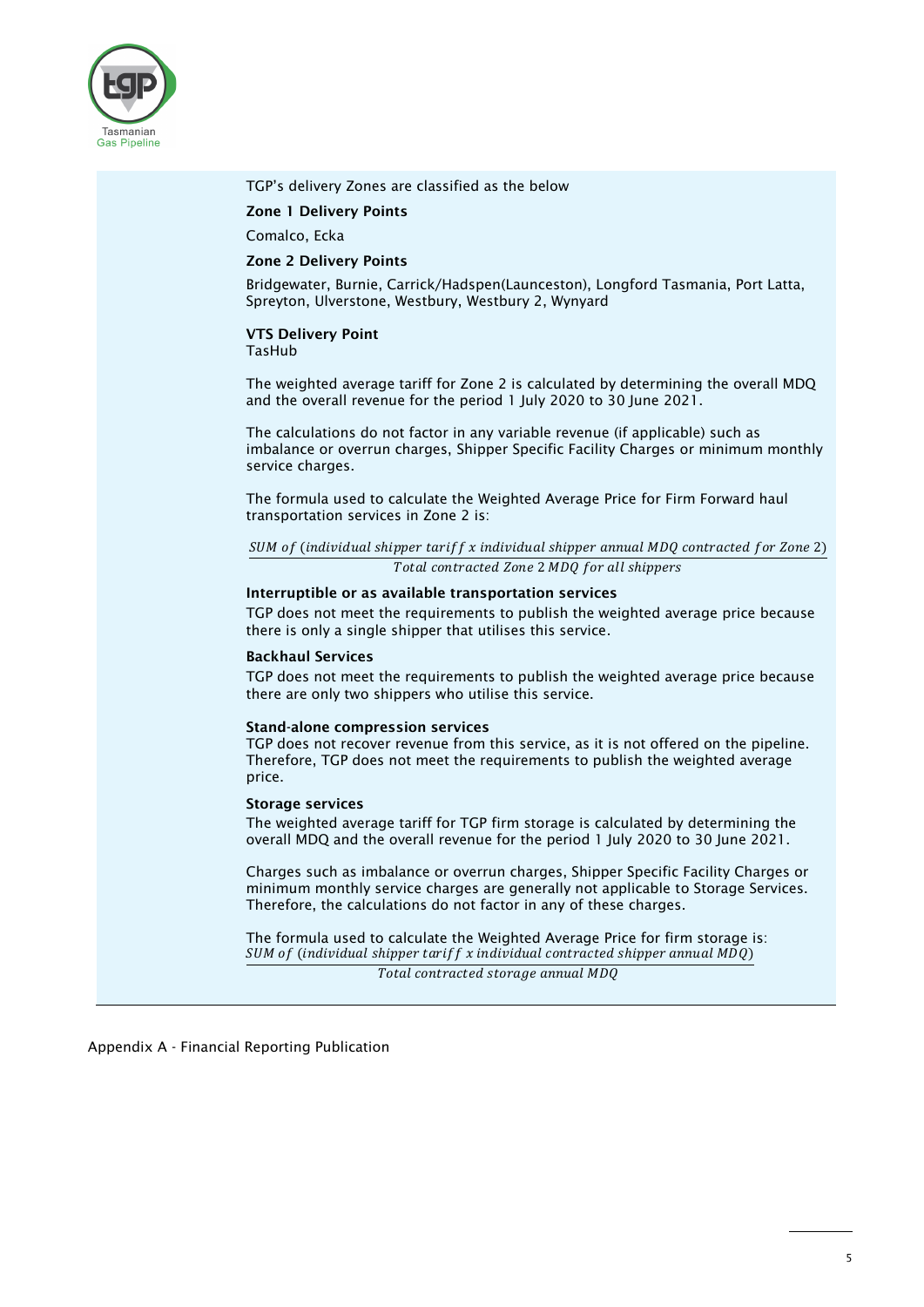

# *Independent auditor's report*

To the Directors of Tasmanian Gas Pipelines Pty Ltd

## *Our opinion*

We have audited the accompanying Pipeline Statements (the Schedules) of Tasmanian Gas Pipelines Pty Ltd (the Company) for the year ended 30 June 2021 as required by the Financial Reporting Guideline for Non-Scheme Pipelines published in December 2017 issued by the Australian Energy Regulator.

In our opinion the accompanying the Schedules are prepared, in all material respects, in accordance with Financial Reporting Guidelines for Non-Scheme Pipelines published in December 2017 issued by the Australian Energy Regulator.

## *Basis for opinion*

We conducted our audit in accordance with Australian Auditing Standards. Our responsibilities under those standards are further described in the *Auditor's responsibilities for the audit of the Schedules* section of our report.

We believe that the audit evidence we have obtained is sufficient and appropriate to provide a basis for our opinion.

## *Independence*

We are independent of the Company in accordance with the ethical requirements of the Accounting Professional & Ethical Standards Board's APES 110 *Code of Ethics for Professional Accountants* (the Code) that are relevant to our audit of the the Schedules in Australia. We have also fulfilled our other ethical responsibilities in accordance with the Code.

## *Emphasis of matter - basis of accounting and restriction on distribution and use*

We draw attention to the basis of preparation accompanying the Schedules, which describes the basis of preparation. The Schedules have been prepared by management for the purpose of fulfilling the requirements of the Financial Reporting Guidelines for Non-Scheme Pipelines published in December 2017 issued by the Australian Energy Regulator. As a result, the Schedules may not be suitable for another purpose. Our report is intended solely for Tasmanian Gas Pipelines Pty Ltd and its Directors for the purpose agreed in our engagement letter. We disclaim any assumption of responsibility for any reliance on this report to any persons or users other than the directors of Tasmanian Gas Pipelines Pty Ltd, or for any other purpose other than that for which it was prepared. Our opinion is not modified in respect of this matter.

*PricewaterhouseCoopers, ABN 52 780 433 757 2 Riverside Quay, SOUTHBANK VIC 3006, GPO Box 1331, MELBOURNE VIC 3001 T: 61 3 8603 1000, F: 61 3 8603 1999, www.pwc.com.au*

Liability limited by a scheme approved under Professional Standards Legislation.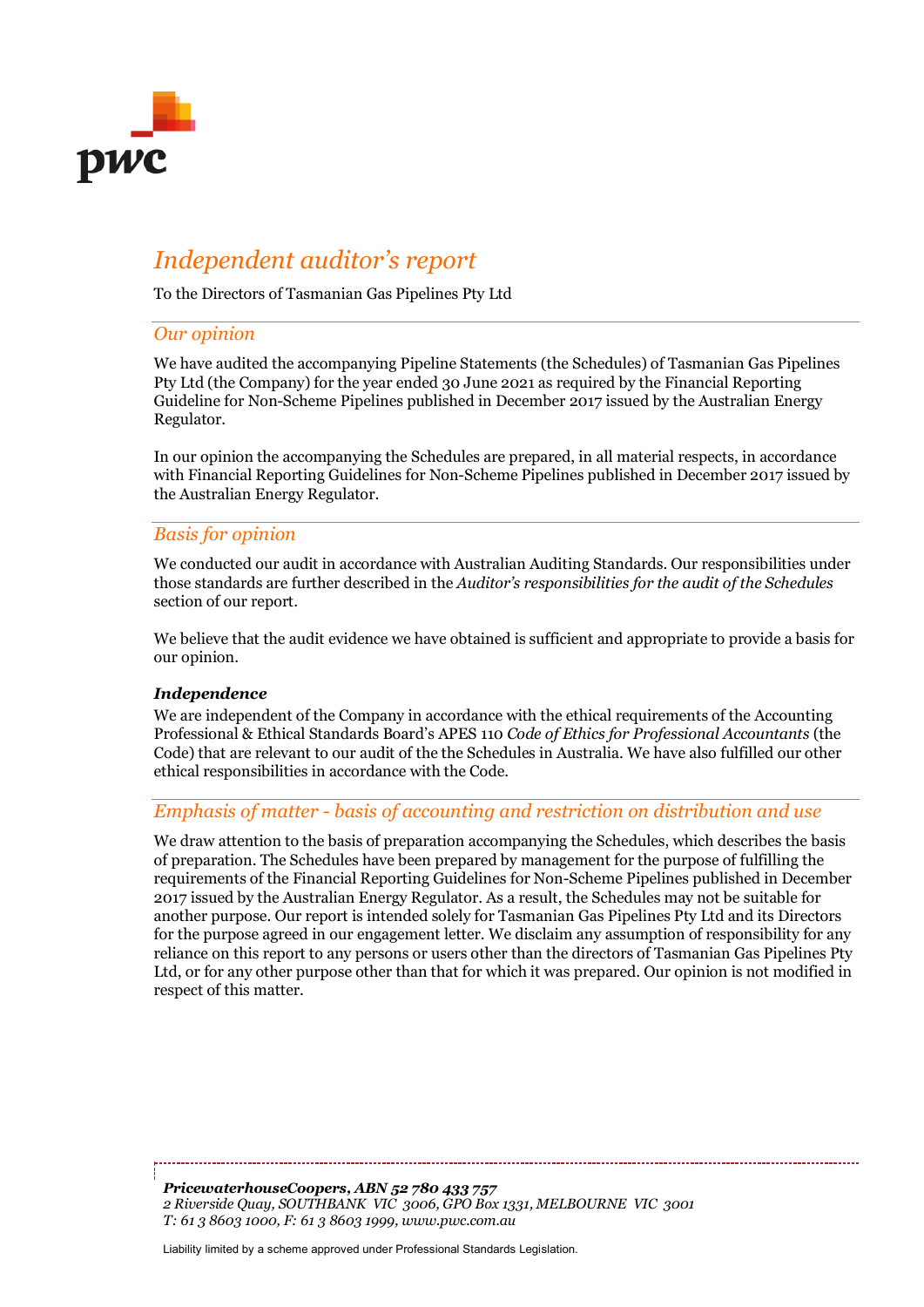

# *Responsibilities of management for the Schedules*

Management of the Company is responsible for the preparation and fair presentation of the Schedules and has determined that the criteria used in the basis of preparation accompanying the Schedules is appropriate to meet the requirements of the Financial Reporting Guidelines for Non-Scheme Pipelines published in December 2017 issued by the Australian Energy Regulator. This responsibility includes establishing and maintaining internal controls relevant to the preparation and fair presentation of the Schedules that are free from material misstatement, whether due to fraud or error; selecting and applying appropriate accounting policies; and making accounting estimates that are reasonable in the circumstances.

## *Auditor's responsibilities for the audit of the Schedules*

Our objectives are to obtain reasonable assurance on whether the Schedules as a whole are free from material misstatement, whether due to fraud or error, and to issue an auditor's report that includes our opinion. Reasonable assurance is a high level of assurance, but is not a guarantee that an audit conducted in accordance with the Australian Auditing Standards will always detect a material misstatement when it exists. Misstatements can arise from fraud or error and are considered material if, individually or in the aggregate, they could reasonably be expected to influence the economic decisions of users taken on the basis of the Schedules.

As part of an audit in accordance with the Australian Auditing Standards, we exercise professional judgement and maintain professional scepticism throughout the audit. We also:

- Identify and assess the risks of material misstatement of the Schedules, whether due to fraud or error, design and perform audit procedures responsive to those risks, and obtain audit evidence that is sufficient and appropriate to provide a basis for our opinion. The risk of not detecting a material misstatement resulting from fraud is higher than for one resulting from error, as fraud may involve collusion, forgery, intentional omissions, misrepresentations, or the override of internal control.
- Obtain an understanding of internal control relevant to the audit in order to design audit procedures that are appropriate in the circumstances, but not for the purpose of expressing an opinion on the effectiveness of the Company's internal control.
- Evaluate the appropriateness of accounting policies used and the reasonableness of accounting estimates, if any, and related disclosures made by the directors.

We communicate with the directors regarding, among other matters, the planned scope and timing of the audit and significant audit findings, including any significant deficiencies in internal control that we identify during our audit.

Preentcharleser

PricewaterhouseCoopers

Trever Johnt

Trevor Johnston Melbourne Partner 2021 22 October 2021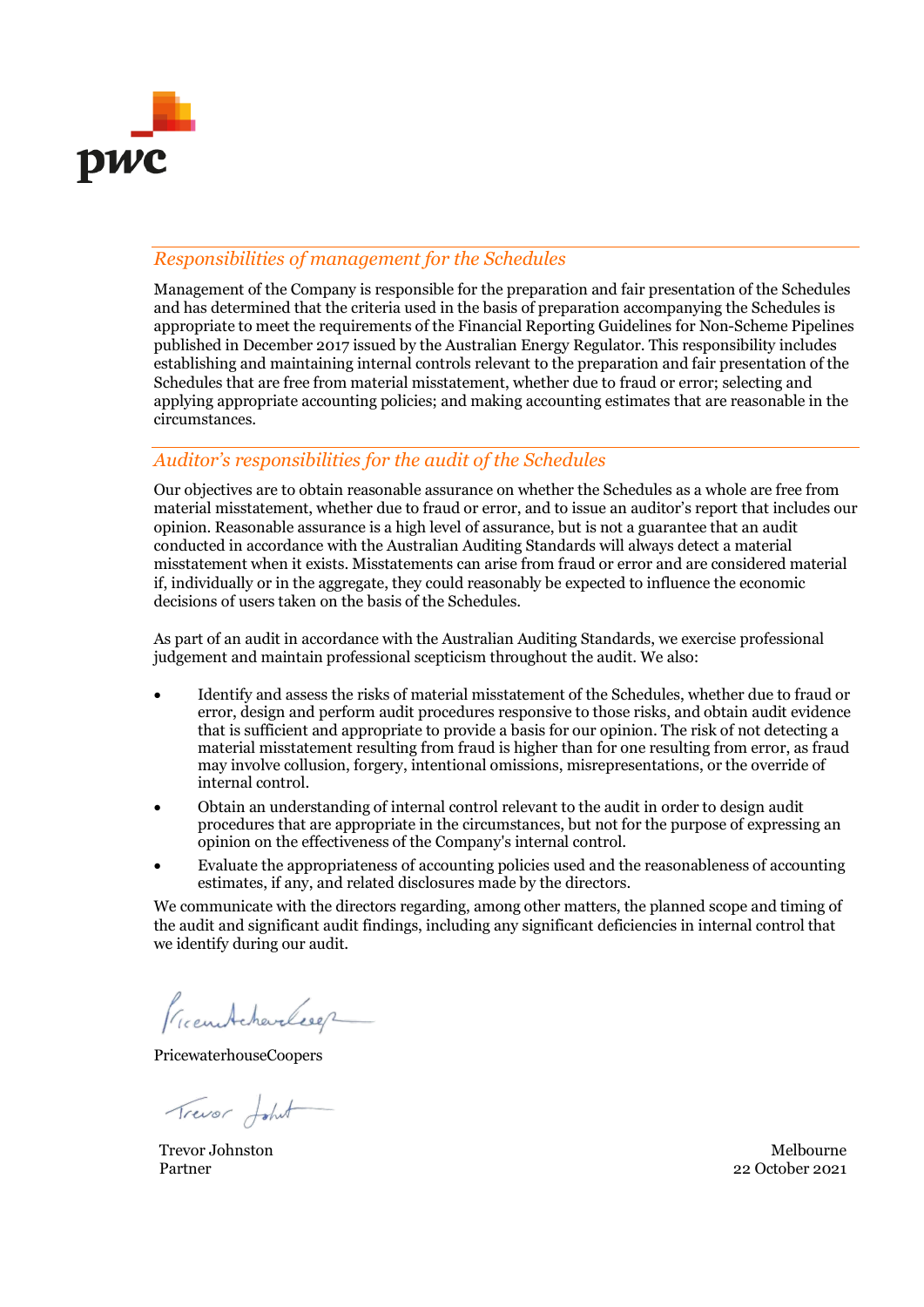

# **Independent auditor's review report to the directors of Tasmanian Gas Pipelines Pty Ltd on the Asset Valuation using the Recovered Capital Method Schedules as at 30 June 2021**

We have reviewed the accompanying Asset Valuation using the Recovered Capital Method Schedules of Tasmanian Gas Pipelines Pty Ltd (the "Company") as at 30 June 2021 (the "Schedules") as required by the Financial Reporting Guideline for Non-Scheme Pipelines published in December 2017 issued by the Australian Energy Regulator.

The Schedules have been prepared to satisfy the requirements of the Financial Reporting Guideline for Non-Scheme Pipelines published in December 2017 issued by the Australian Energy Regulator.

# *Management's responsibility for the Schedules*

Management is responsible for the preparation of the Schedules and has determined that the criteria used in the basis of preparation accompanying the Schedules is appropriate to meet the requirements of the Financial Reporting Guideline for Non-Scheme Pipelines published in December 2017. This responsibility includes establishing and maintaining internal control relevant to the preparation and fair presentation of the Schedules that are free from material misstatement, whether due to fraud or error; selecting and applying appropriate accounting policies; and making accounting estimates that are reasonable in the circumstances.

## *Assurance practitioner's responsibility*

Our responsibility is to express a conclusion on the Schedules based on our review. We have conducted our review in accordance with Australian Auditing Standard on Review Engagements ASRE 2405 *Review of Historical Financial Information Other than a Financial Report* (ASRE 2405) in order to state whether, on the basis of the procedures described, anything has come to our attention that causes us to believe that the Schedules are not prepared, in all material respects, in accordance with the basis of preparation accompanying the Schedules. No opinion is expressed as to whether the basis of preparation is appropriate to meet the requirements of the Financial Reporting Guideline for Non-Scheme Pipelines published in December 2017.

ASRE 2405 requires us to comply with the requirements of the applicable code of professional conduct of a professional accounting body.

A review consists of making enquiries, primarily of persons responsible for financial and accounting matters, and applying analytical and other review procedures. A review is substantially less in scope than an audit conducted in accordance with Australian Auditing Standards and consequently does not enable us to obtain assurance that we would become aware of all significant matters that might be identified in an audit. Accordingly, we do not express an audit opinion.

# *Independence*

In conducting our review, we have complied with the independence requirements of the Accounting Professional and Ethical Standards Board's APES 110 Code of *Ethics for Professional Accountants.*

*PricewaterhouseCoopers, ABN 52 780 433 757 2 Riverside Quay, SOUTHBANK VIC 3006, GPO Box 1331, MELBOURNE VIC 3001 T: 61 3 8603 1000, F: 61 3 8603 1999, www.pwc.com.au*

Liability limited by a scheme approved under Professional Standards Legislation. 1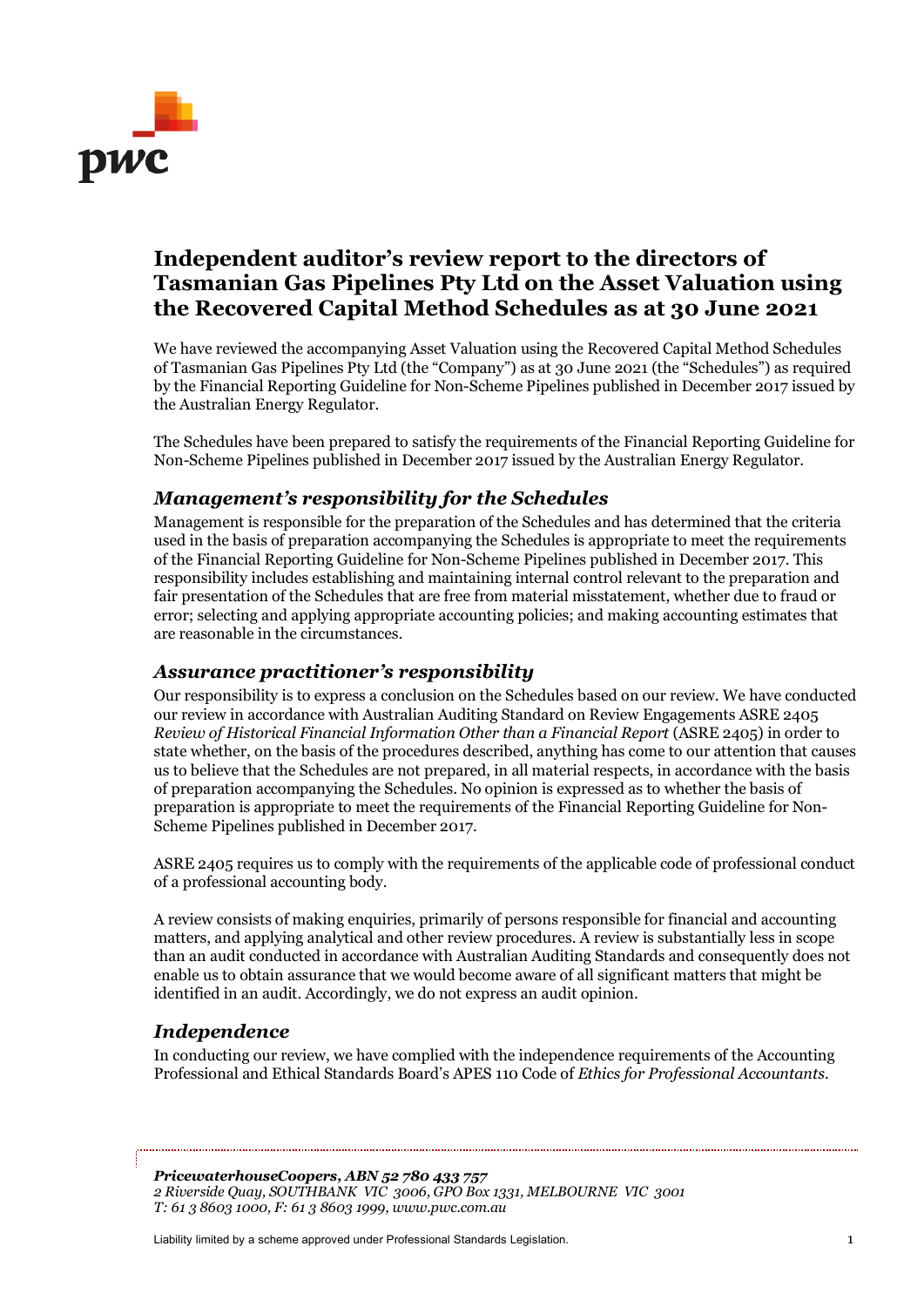

# *Conclusion*

Based on our review, which is not an audit, nothing has come to our attention that causes us to believe that the Schedules have not been prepared, in all material respects, in accordance with the accompanying basis of preparation as at 30 June 2021.

## *Emphasis of matter - basis of preparation and restriction on distribution and use*

Without modifying our conclusion, we draw attention to the basis of preparation accompanying the Schedules which describes the basis of preparation. The Schedules have been prepared by management for the purpose of fulfilling the requirements of the Financial Reporting Guideline for Non-Scheme Pipelines published in December 2017 issued by the Australian Energy Regulator. As a result, the Schedules may not be suitable for another purpose.

Our report has been prepared for the directors of Tasmanian Gas Pipelines Pty Ltd for the purpose agreed in our engagement letter. We disclaim any assumption of responsibility for any reliance on this report to any persons or users other than the directors of Tasmanian Gas Pipelines, or for any purpose other than that for which it was prepared.

PricewaterhouseCoopers

Trever Johnt

Trevor Johnston Melbourne 22 October 2021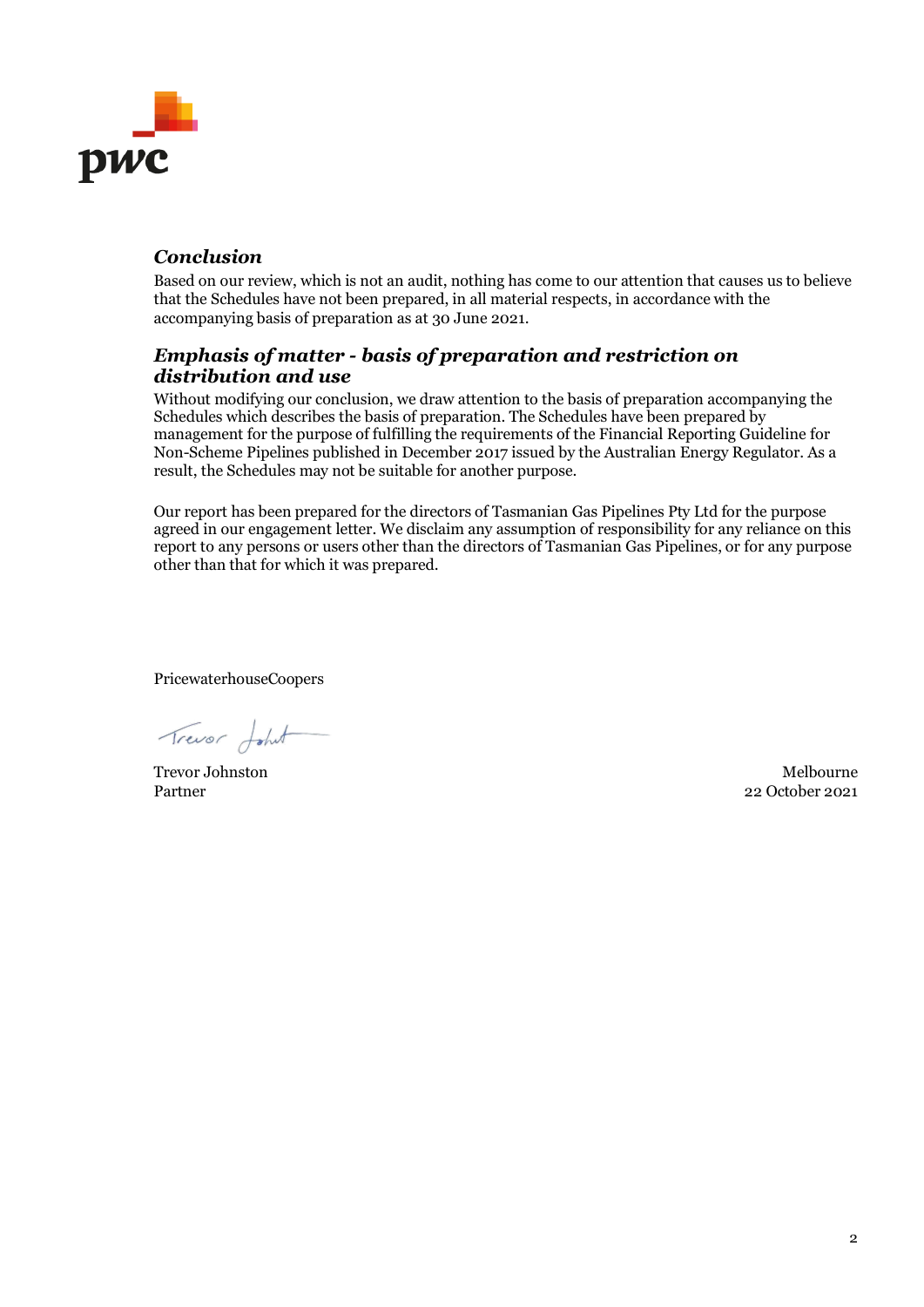

# **Independent auditor's review report to the directors of Tasmanian Gas Pipelines Pty Ltd on the Weighted Average Price Information Schedules for the year ended 30 June 2021**

We have reviewed the accompanying Weighted Average Price Information Schedules of Tasmanian Gas Pipelines Pty Ltd (the "Company") for the year ended 30 June 2021 (the "Schedules") as required by the Financial Reporting Guideline for Non-Scheme Pipelines published in December 2017 issued by the Australian Energy Regulator.

The Schedules have been prepared to satisfy the requirements of the Financial Reporting Guideline for Non-Scheme Pipelines published in December 2017 issued by the Australian Energy Regulator.

# *Management's responsibility for the Schedules*

Management is responsible for the preparation of the Schedules and has determined that the criteria used in the basis of preparation accompanying the Schedules is appropriate to meet the requirements of the Financial Reporting Guideline for Non-Scheme Pipelines published in December 2017. This responsibility includes establishing and maintaining internal control relevant to the preparation and fair presentation of the Schedules that are free from material misstatement, whether due to fraud or error; selecting and applying appropriate accounting policies; and making accounting estimates that are reasonable in the circumstances.

## *Assurance practitioner's responsibility*

Our responsibility is to express a conclusion on the Schedules based on our review. We have conducted our review in accordance with Australian Auditing Standard on Review Engagements ASRE 2405 *Review of Historical Financial Information Other than a Financial Report* (ASRE 2405) in order to state whether, on the basis of the procedures described, anything has come to our attention that causes us to believe that the Schedules are not prepared, in all material respects, in accordance with the basis of preparation accompanying the Schedules. No opinion is expressed as to whether the basis of preparation is appropriate to meet the requirements of the Financial Reporting Guideline for Non-Scheme Pipelines published in December 2017.

ASRE 2405 requires us to comply with the requirements of the applicable code of professional conduct of a professional accounting body.

A review consists of making enquiries, primarily of persons responsible for financial and accounting matters, and applying analytical and other review procedures. A review is substantially less in scope than an audit conducted in accordance with Australian Auditing Standards and consequently does not enable us to obtain assurance that we would become aware of all significant matters that might be identified in an audit. Accordingly, we do not express an audit opinion.

# *Independence*

In conducting our review, we have complied with the independence requirements of the Accounting Professional and Ethical Standards Board's APES 110 Code of *Ethics for Professional Accountants.*

*P ricewaterhouseCoopers, ABN 52 780 433 757 2 Riverside Quay, SOUTHBANK VIC 3006, GPO Box 1331, MELBOURNE VIC 3001 T: 61 3 8603 1000, F: 61 3 8603 1999, www.pwc.com.au*